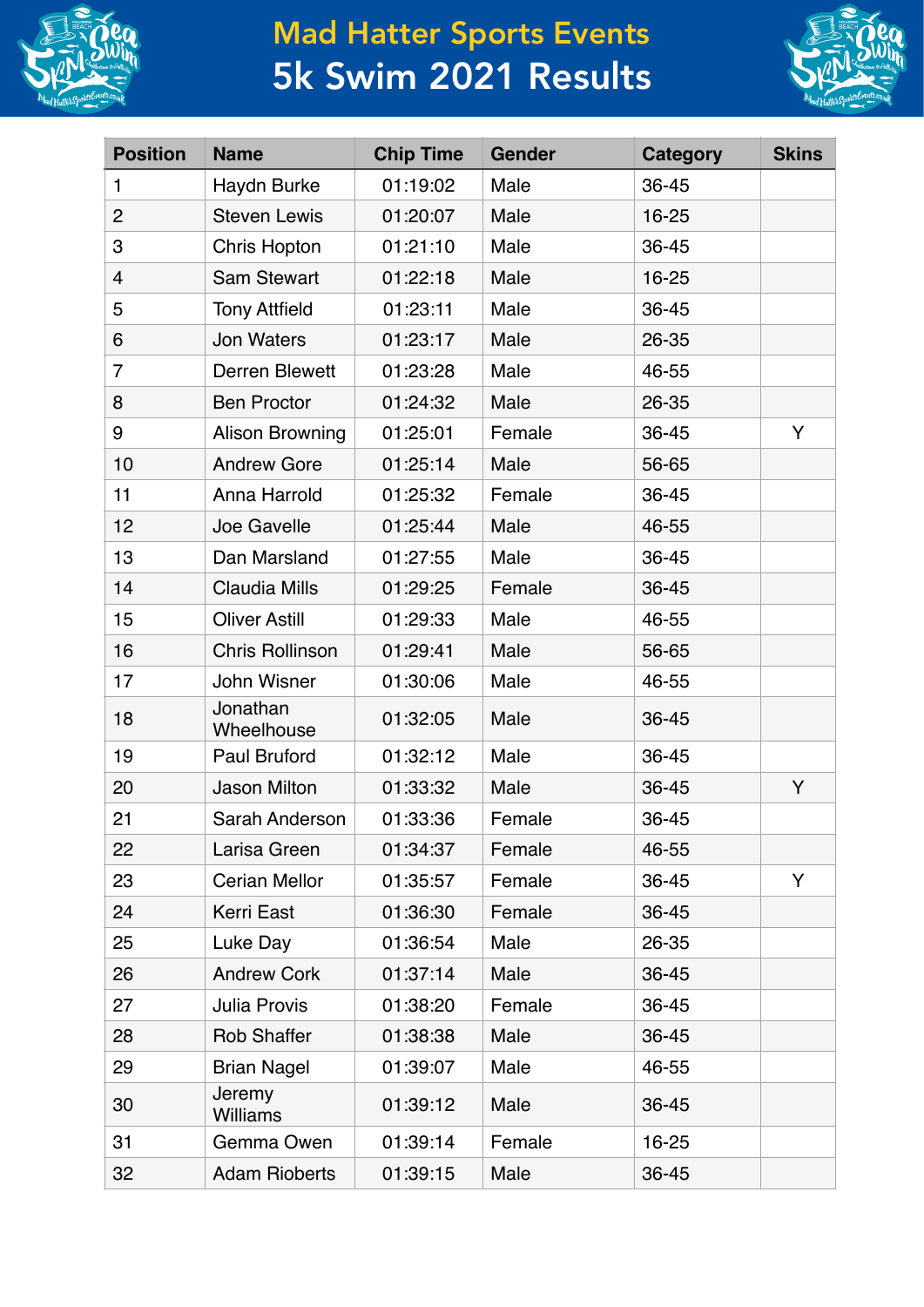| <b>Position</b> | <b>Name</b>                          | <b>Chip Time</b> | <b>Gender</b> | <b>Category</b> | <b>Skins</b> |
|-----------------|--------------------------------------|------------------|---------------|-----------------|--------------|
| 33              | Jo Flint                             | 01:39:31         | Female        | 56-65           |              |
| 34              | lan Munday                           | 01:39:47         | Male          | 56-65           |              |
| 35              | David Williams                       | 01:39:54         | Male          | 46-55           |              |
| 36              | <b>Neil Carson</b>                   | 01:40:13         | Male          | 36-45           |              |
| 37              | <b>Harry Roberts</b>                 | 01:40:35         | Male          | 46-55           |              |
| 38              | <b>Emma Harris</b>                   | 01:41:52         | Female        | 26-35           |              |
| 39              | Hannah Kett                          | 01:43:13         | Female        | 26-35           | Y            |
| 40              | Simon<br>Lawrence                    | 01:43:15         | Male          | 56-65           |              |
| 41              | <b>Guy Rolston</b>                   | 01:43:29         | Male          | 56-65           |              |
| 42              | <b>Millie Hibbs</b>                  | 01:43:29         | Female        | 16-25           |              |
| 43              | Neil Taylor                          | 01:43:52         | Male          | 36-45           |              |
| 44              | Marc L Doyle                         | 01:44:01         | Male          | 36-45           |              |
| 45              | <b>Frances Baker</b>                 | 01:44:04         | Female        | 56-65           |              |
| 46              | David Burckett-<br><b>St.Laurent</b> | 01:45:05         | Male          | 36-45           |              |
| 47              | David<br>Behennah                    | 01:45:47         | Male          | 56-65           |              |
| 48              | <b>Tania Williams</b>                | 01:46:03         | Female        | 46-55           |              |
| 49              | Stephen<br><b>Dinsdale</b>           | 01:46:04         | Male          | 46-55           |              |
| 50              | <b>Steve Walsh</b>                   | 01:46:45         | Male          | 46-55           |              |
| 51              | Mark Worledge                        | 01:46:58         | Male          | 56-65           |              |
| 52              | <b>Andrew Burge</b>                  | 01:47:17         | Male          | 46-55           |              |
| 53              | <b>Mark Thornton</b>                 | 01:48:23         | Male          | 46-55           |              |
| 54              | <b>Rob Evans</b>                     | 01:48:32         | Male          | 46-55           |              |
| 55              | Clare<br>Sanderson                   | 01:48:38         | Female        | 36-45           |              |
| 56              | Laura Macey                          | 01:49:13         | Female        | 26-35           |              |
| 57              | Jimmy Altoft                         | 01:49:27         | Male          | 26-35           |              |
| 58              | <b>Ted Lowe</b>                      | 01:49:43         | Male          | 46-55           |              |
| 59              | <b>Kate Mason</b>                    | 01:49:50         | Female        | 56-65           | Y            |
| 60              | Kamella Clough                       | 01:49:59         | Female        | 26-35           |              |
| 61              | <b>Lesley Cook</b>                   | 01:51:15         | Female        | 56-65           | Y            |
| 62              | Mark Dunstan                         | 01:51:17         | Male          | 56-65           |              |
| 63              | Joanne Burke                         | 01:53:24         | Female        | 46-55           |              |
| 64              | Christopher<br>Dalby                 | 01:54:01         | Male          | 26-35           |              |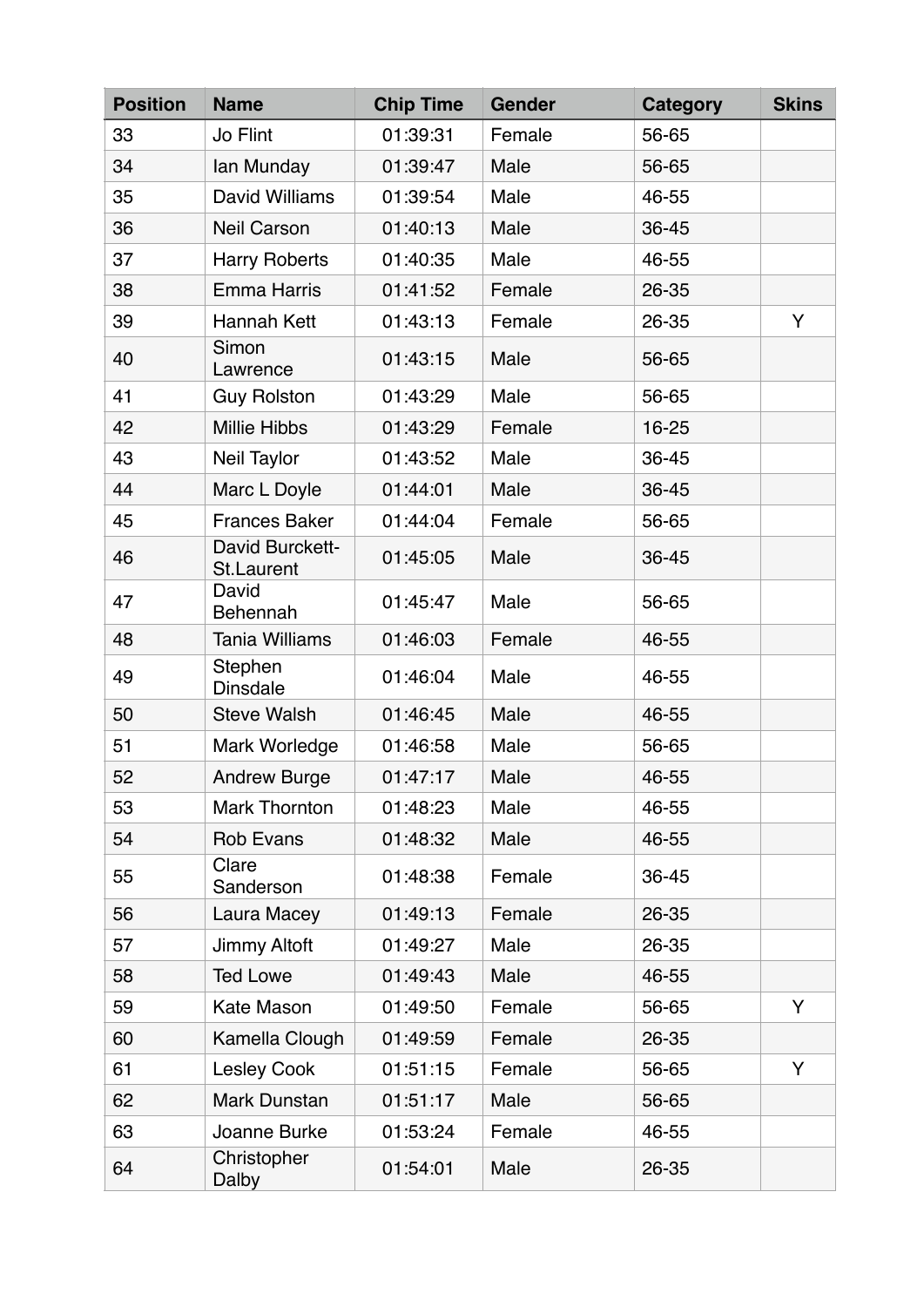| <b>Position</b> | <b>Name</b>           | <b>Chip Time</b> | <b>Gender</b> | <b>Category</b> | <b>Skins</b> |
|-----------------|-----------------------|------------------|---------------|-----------------|--------------|
| 65              | Karen Aylward         | 01:54:22         | Female        | 46-55           |              |
| 66              | <b>Helen Powell</b>   | 01:54:30         | Female        | 46-55           | Y            |
| 67              | <b>Tom Quick</b>      | 01:54:33         | Male          | 36-45           | Y            |
| 68              | Kevin Woodley         | 01:56:37         | Male          | 36-45           |              |
| 69              | <b>Claire Jones</b>   | 01:56:49         | Female        | 46-55           |              |
| 70              | Justine<br>Ashworth   | 01:56:57         | Female        | 36-45           | Y            |
| 71              | <b>Nick Casson</b>    | 01:57:05         | Male          | 46-55           |              |
| 72              | Elizabeth<br>Venner   | 01:57:18         | Female        | 46-55           |              |
| 73              | <b>Rose Dudeney</b>   | 01:57:41         | Female        | 66              |              |
| 74              | Jon Coe               | 01:57:41         | Male          | 66              | Y            |
| 75              | lan Gregory           | 01:58:02         | Male          | 46-55           |              |
| 76              | Nikki Hughes          | 01:58:25         | Female        | 36-45           |              |
| 77              | <b>Ruth Nicholls</b>  | 01:59:15         | Female        | 56-65           |              |
| 78              | <b>Kay Southway</b>   | 01:59:15         | Female        | 56-65           |              |
| 79              | Ira Griffiths         | 01:59:48         | Male          | 46-55           |              |
| 80              | Julia Aston           | 01:59:58         | Female        | 46-55           | Y            |
| 81              | Greg May              | 02:00:02         | Male          | 46-55           |              |
| 82              | <b>Clare Willison</b> | 02:00:11         | Female        | 66              |              |
| 83              | <b>Anne Colvin</b>    | 02:00:12         | Female        | 56-65           |              |
| 84              | lan Rhodes            | 02:00:55         | Male          | 36-45           |              |
| 85              | Dave Green            | 02:01:05         | Male          | 56-65           |              |
| 86              | <b>Jack Blacker</b>   | 02:01:08         | Male          | 26-35           |              |
| 87              | <b>Kerry Friend</b>   | 02:01:31         | Female        | 46-55           |              |
| 88              | <b>Simon Adams</b>    | 02:02:04         | Male          | 46-55           |              |
| 89              | Jo Meek               | 02:02:07         | Female        | 36-45           |              |
| 90              | <b>Lindsay Hobbs</b>  | 02:02:46         | Female        | 56-65           |              |
| 91              | Juliette<br>Dickinson | 02:02:50         | Female        | 56-65           |              |
| 92              | <b>Peter Williams</b> | 02:03:05         | Male          | 66              |              |
| 93              | <b>Nicky Wareing</b>  | 02:04:14         | Female        | 36-45           |              |
| 94              | Ella Sibley           | 02:04:16         | Female        | 26-35           |              |
| 95              | Anna Luff             | 02:04:19         | Female        | 26-35           | Y            |
| 96              | Richard<br>Croydon    | 02:04:25         | Male          | 56-65           |              |
| 97              | Janna Eyre            | 02:04:45         | Female        | 36-45           | Y            |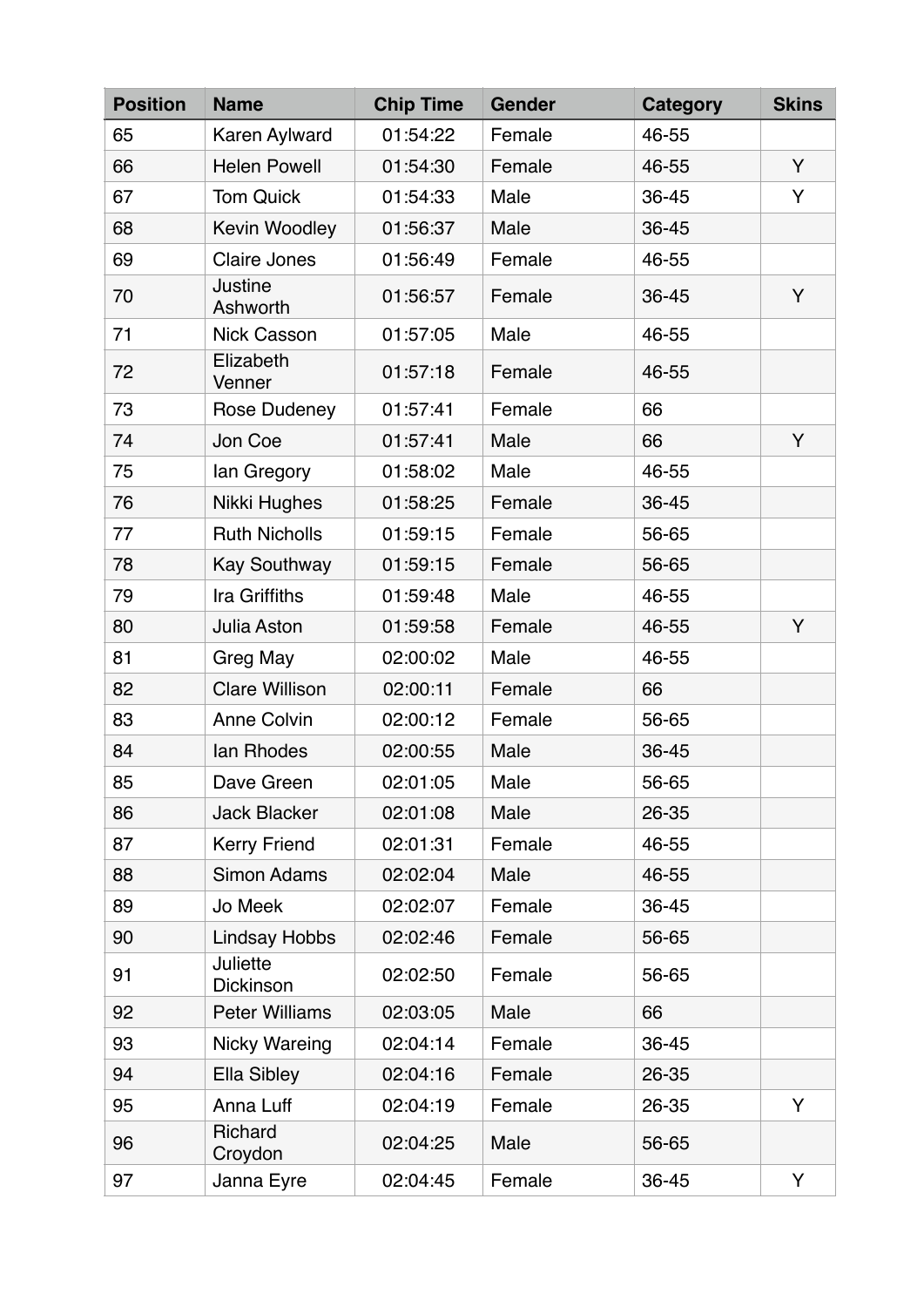| <b>Position</b> | <b>Name</b>              | <b>Chip Time</b> | Gender | <b>Category</b> | <b>Skins</b> |
|-----------------|--------------------------|------------------|--------|-----------------|--------------|
| 98              | Helen<br>Winterson       | 02:04:59         | Female | 46-55           |              |
| 99              | <b>Alison Attfield</b>   | 02:05:55         | Female | 56-65           |              |
| 100             | Paul Benney              | 02:07:10         | Male   | 46-55           |              |
| 101             | <b>Simon Ellison</b>     | 02:07:42         | Male   | 36-45           |              |
| 102             | Julia Drage              | 02:07:56         | Female | 56-65           |              |
| 103             | Mike Tremellen           | 02:08:49         | Female | 46-55           |              |
| 104             | Dan Cohen                | 02:09:08         | Male   | 56-65           | Y            |
| 105             | <b>David Stead</b>       | 02:09:43         | Male   | 56-65           |              |
| 106             | Joanna Solarz            | 02:09:53         | Female | 36-45           |              |
| 107             | Jeremy Jose              | 02:09:59         | Male   | 56-65           |              |
| 108             | Danny Baker              | 02:10:49         | Male   | 46-55           |              |
| 109             | <b>Helen Thomas</b>      | 02:11:23         | Female | 36-45           |              |
| 110             | Debbie<br>Croydon        | 02:11:24         | Female | 56-65           |              |
| 111             | Helen Webster            | 02:11:57         | Female | 36-45           |              |
| 112             | Carlton<br>Humphreys     | 02:12:30         | Male   | 56-65           |              |
| 113             | <b>Thomas</b><br>Daniels | 02:12:40         | Male   | 66              |              |
| 114             | Debbie<br>Wayman         | 02:13:19         | Female | 56-65           | Y            |
| 115             | David Pearson            | 02:14:20         | Male   | 66              |              |
| 116             | Catherine<br>Ralph       | 02:14:51         | Female | 56-65           | Y            |
| 117             | Kate Taylor-<br>short    | 02:15:03         | Female | 36-45           |              |
| 118             | Sarah Pitt               | 02:15:21         | Female | 66              | Y            |
| 119             | <b>Colin Williams</b>    | 02:15:24         | Male   | 66              |              |
| 120             | <b>Andy Williams</b>     | 02:15:36         | Male   | 46-55           |              |
| 121             | <b>Tracy Vaggers</b>     | 02:15:51         | Female | 56-65           |              |
| 122             | Jim Donnelly             | 02:15:58         | Male   | 56-65           |              |
| 123             | <b>Debbie Peters</b>     | 02:16:15         | Female | 46-55           |              |
| 124             | Sallie Cheung            | 02:16:33         | Female | 66              | Y            |
| 125             | <b>Sheree Prouse</b>     | 02:18:30         | Female | 46-55           | Y            |
| 126             | Louise Crocker           | 02:19:33         | Female | 46-55           |              |
| 127             | Paula Bate               | 02:20:58         | Female | 46-55           | Y            |
| 128             | <b>Fred Maynard</b>      | 02:23:01         | Male   | 56-65           |              |
| 129             | <b>Claire Jenrick</b>    | 02:23:40         | Female | 56-65           |              |